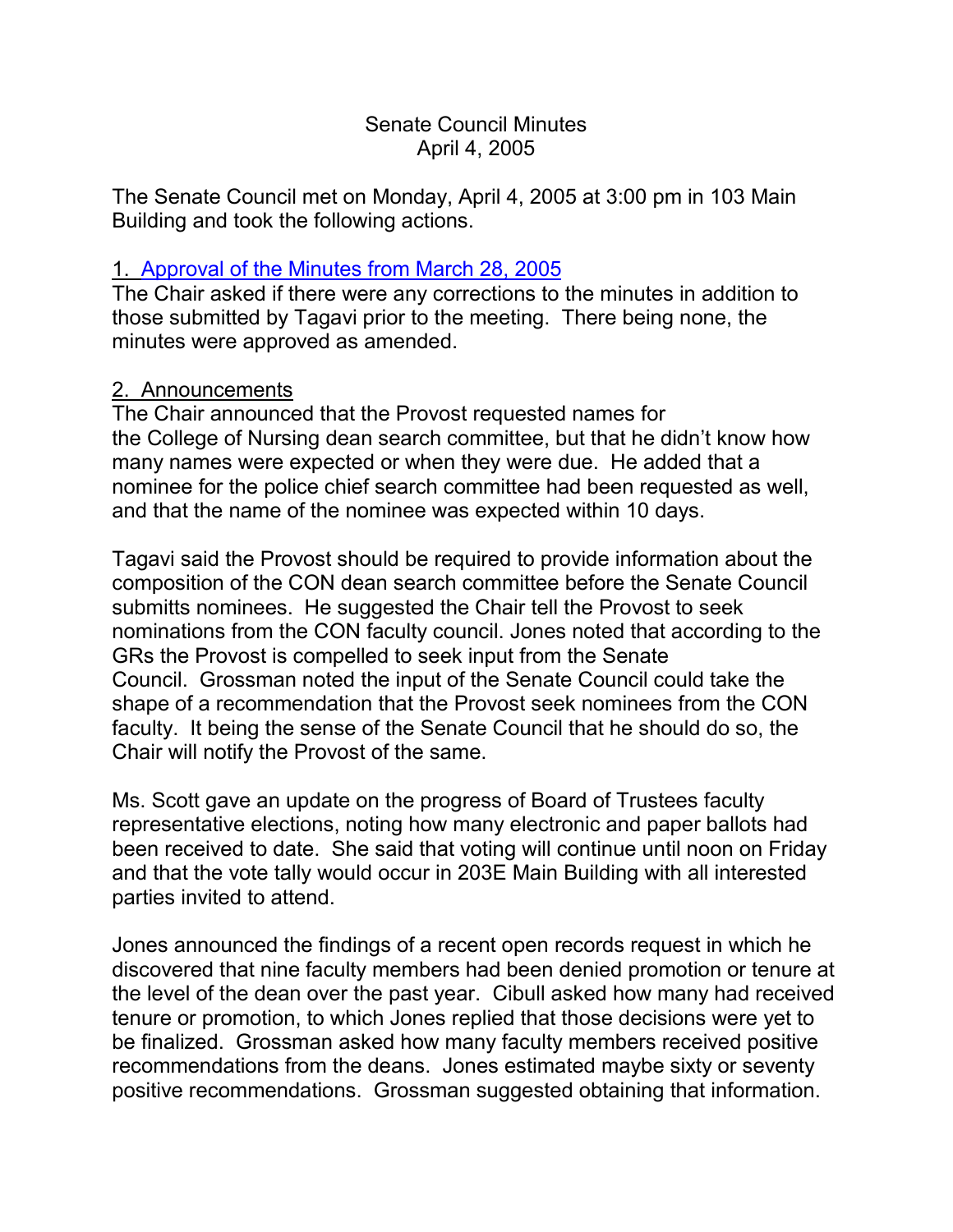# 3. Discussion on Computer Store closing

The Chair thanked Butler and company for attending and made them welcome. He provided some brief background on the Senate Council's interest in this topic and yielded the floor to Butler.

Butler said that when he first started acting as the EVPFA in October he had reviewed a request to provide funding to renovate a new space for the Computer Store to occupy. Rather than grant the request he reviewed the function of the store and suspected its efforts were duplicated elsewhere on campus. He reported having spoken with some people who were directly involved and determined that there were resources available elsewhere on campus to provide the same services. He noted the need to implement efficiencies and improving the standardization of desktop computing services on Main Campus as he had done in the Medical Center. He added that a RFP would be issued shortly for a single preferred vendor for the University's desktop computing needs. He suggested that more standardized equipment will be key in the implementation of the IRIS project. He added that as EVPFA he has tried to increase savings in order to increase the raise pool, and would examine other opportunities for savings in the future. He said Gene Williams, Zed Day and Doyle Friskney were along with him today to explain how changes caused by the closure of Computer Store would be managed.

Grossman expressed concern that a single preferred vendor would not be able to address all of the equipment needs the faculty might have when conducting research. Specifically, he worried about the many faculty members who use Macintosh systems for their research and the lack of availability of those machines under a single vendor contract. Day replied that many faculty in the Medical Center continue to use Macintosh machines and that exceptions would also be made on the rest of campus. He added that Macintosh machines are not as well supported as the standard equipment, but they do the best they can and will continue to provide what support they can. Grossman noted that many faculty members don't receive support at all as it is now and rely on Computer Stores to provide expertise.

Lesnaw said she had recently purchased an Apple laptop and had saved hundreds of dollars on software by walking to Computer Stores and placing the order. She said that while she understood the need to save money on bulk systems purchases she worried that the single purchase researcher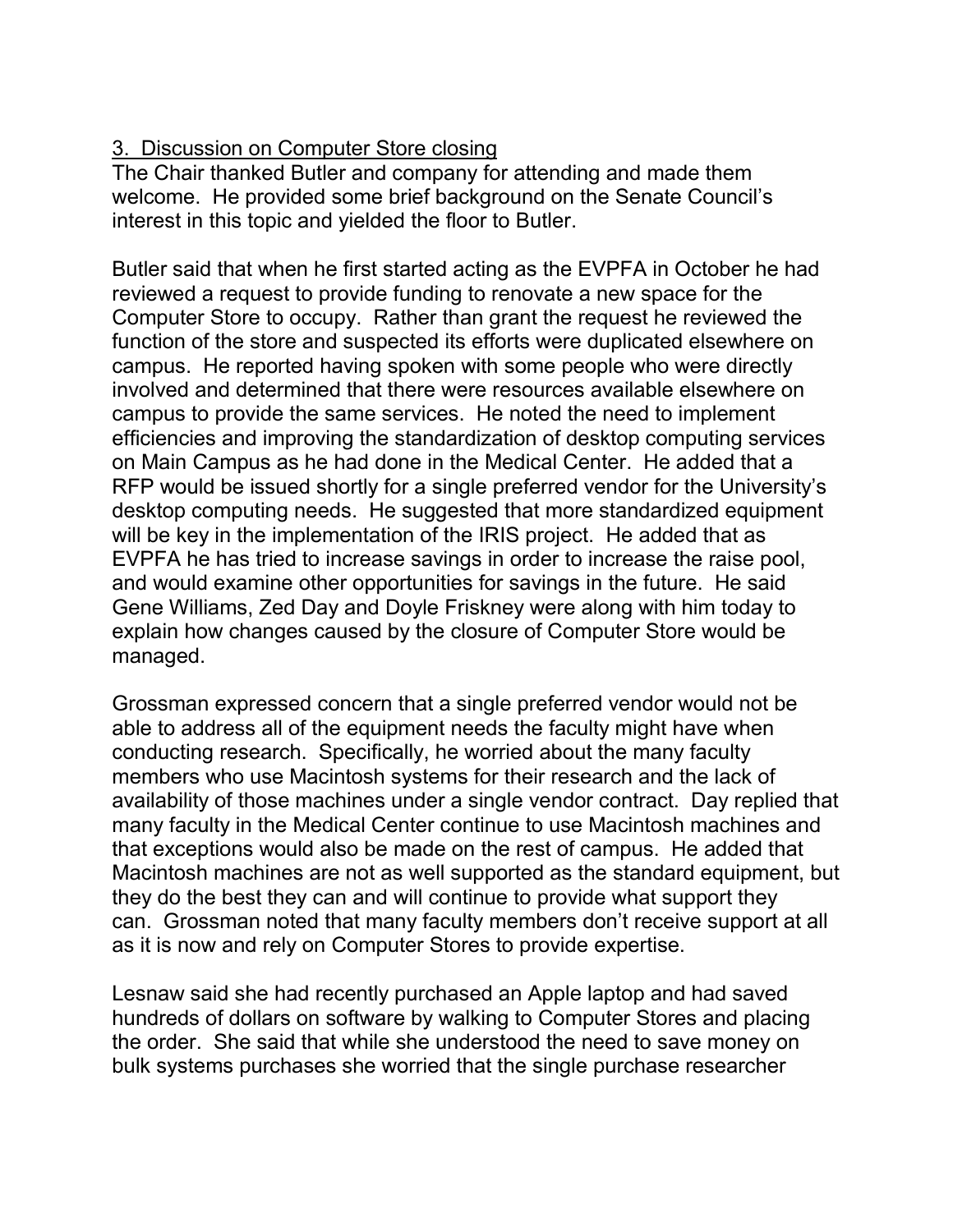wouldn't be able to utilize those software services in the future. Williams said that the Apple contract will not change.

Kennedy said he had requested a price quote over the internet and had gotten the exact same computer from Computer Stores for less money. Williams said the issue was more the economy of scale than individual purchases. He said the price will be driven down by obtaining a single vendor contract, adding that right now the rebates for purchases go to Computer Stores. Kennedy said it was his understanding that Computer Stores was partially funded by those rebates. Williams replied that Computer Stores marks up all computers 4-5% and were planning to increase that figure to finance the proposed renovations to their new location. He added that the rebates will now be put back into the pool to drive the prices further down, noting that those who buy in bulk will experience even bigger savings. Kennedy added that the Computer Stores price for printer cables was roughly half of what he found at Best Buy or CompUSA. Williams noted that cables and peripherals would be covered by the single vendor contract as well.

Cibull asked how students would be served after Computer Stores closes. Williams said that while he wasn't sure which services were currently provided by Computer Stores he was confident that students would be wellserved by Mark Denomme and his group. He said they would make sure somebody attended all summer advising conferences with complete system packages to answer questions from interested students and parents. Williams added that he would charge Denomme and his group with developing a support program for students since he operates all the student computing labs.

Cibull said that while some faculty enjoy computer support within their own departments others do not. He asked how Williams was prepared to address the needs of those faculty members. Williams said that he currently has five full-time people who provide desktop support and said he had repurposed two additional positions which he will fill for that purpose. He said they will do most of their support through downloads and remote access but will make "housecalls" during the first year of standardization if need be.

The Chair noted that the Computer Store currently offers a personal touch when dealing with faculty members and that they were often helpful with things like end of fiscal year purchases and grant issues. He added that their helpfulness had mobilized support for retaining the Computer Store. He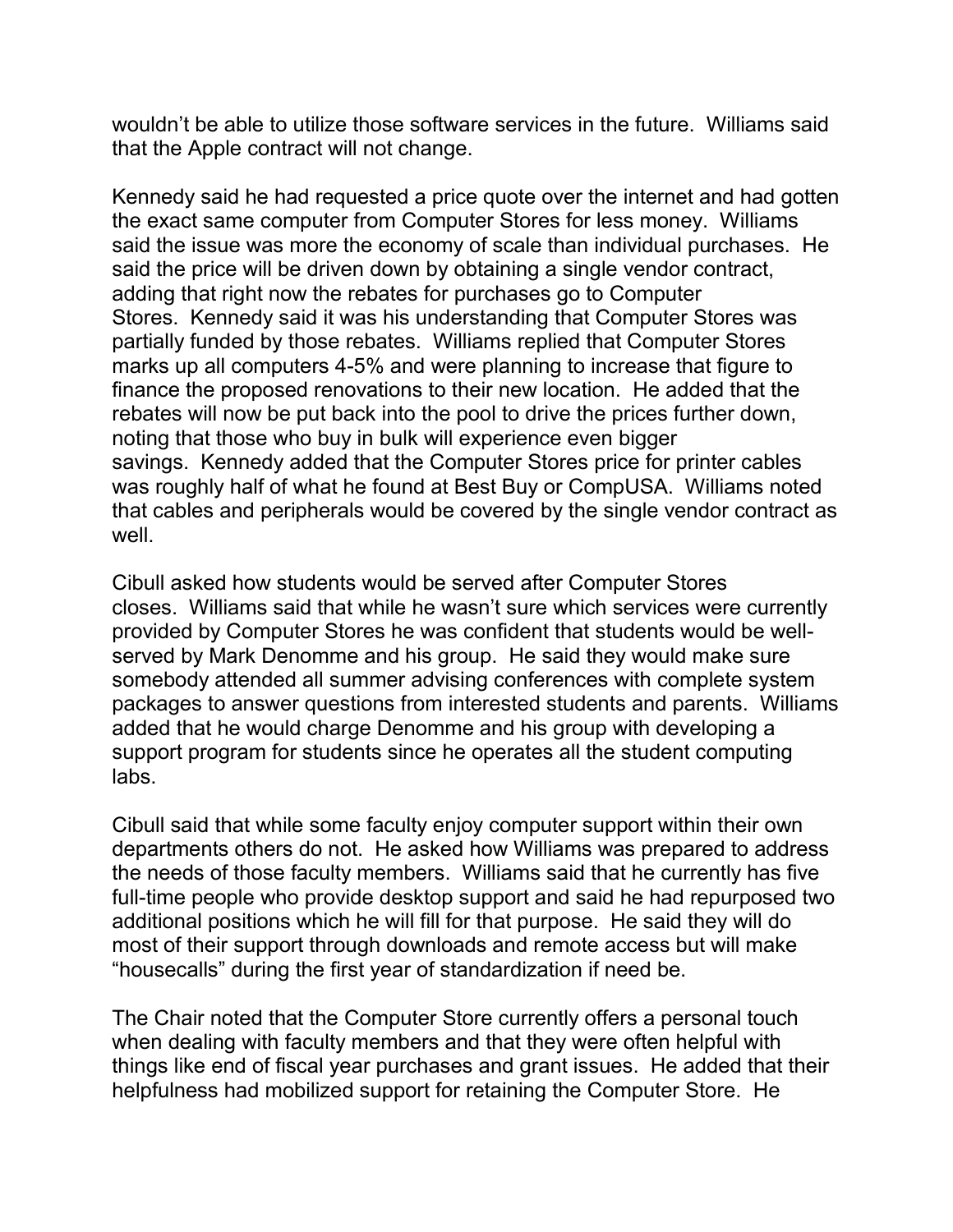worried that the loss of the Computer Store would cause slower response times for equipment purchase and advice. Williams replied the Denomme would be able to find solutions to such potential problems.

Cibull expressed concern that while Medical Center computer controls desktop support many faculty members still buy their equipment through Computer Stores. He worried that once that option is gone there will be a loss in the level of support available. Williams said that ten years ago when he started Computer Stores there was a high need for a centralized entity that had expertise in this particular area. He said that people are generally more educated about computers now and don't require the same level of assistance that they used to.

Kennedy asked if he would be able to buy a laptop for less money after Computer Stores closes and a new regime is in place. Williams replied that he would. He added that the University of Missouri was able to save over a million dollars a year by closing their store and believes that this arrangement will produce a notable drop in prices. Kennedy said he was asking about himself as an individual. Williams said that while individuals can buy systems on contract he was unsure about the pricing. Lesnaw said her previous questions of how students would make purchases and how Macintoshes would be purchased were along those same lines. Williams replied that he didn't know the answer to those questions yet but that Friskney was working to find the answers. Lesnaw asked that Friskney solicit input from faculty and students on those processes involving purchases in order to help quell the panic that was produced by the announcement of the Computer Store's closing. Friskney said he would seek the advice of those involved. He added that he expected every contract either to remain exactly the same or to reduce costs. Williams added that more people on campus use Macintosh machines than one might expect.

Grossman said he and others experienced anxiety when thinking about the advice that will evaporate when Computer Stores closes. He used the example of projector purchases, since few faculty members know much about what sort of projectors they might need. Williams said that a list of information about "hot items" will be maintained, but that his area won't be receiving any additional funds for staffing. He said Denomme's group will match the service provided by Computer Stores. Butler added that the savings that will result are not going to either Day or Williams, but instead will go back to the departments.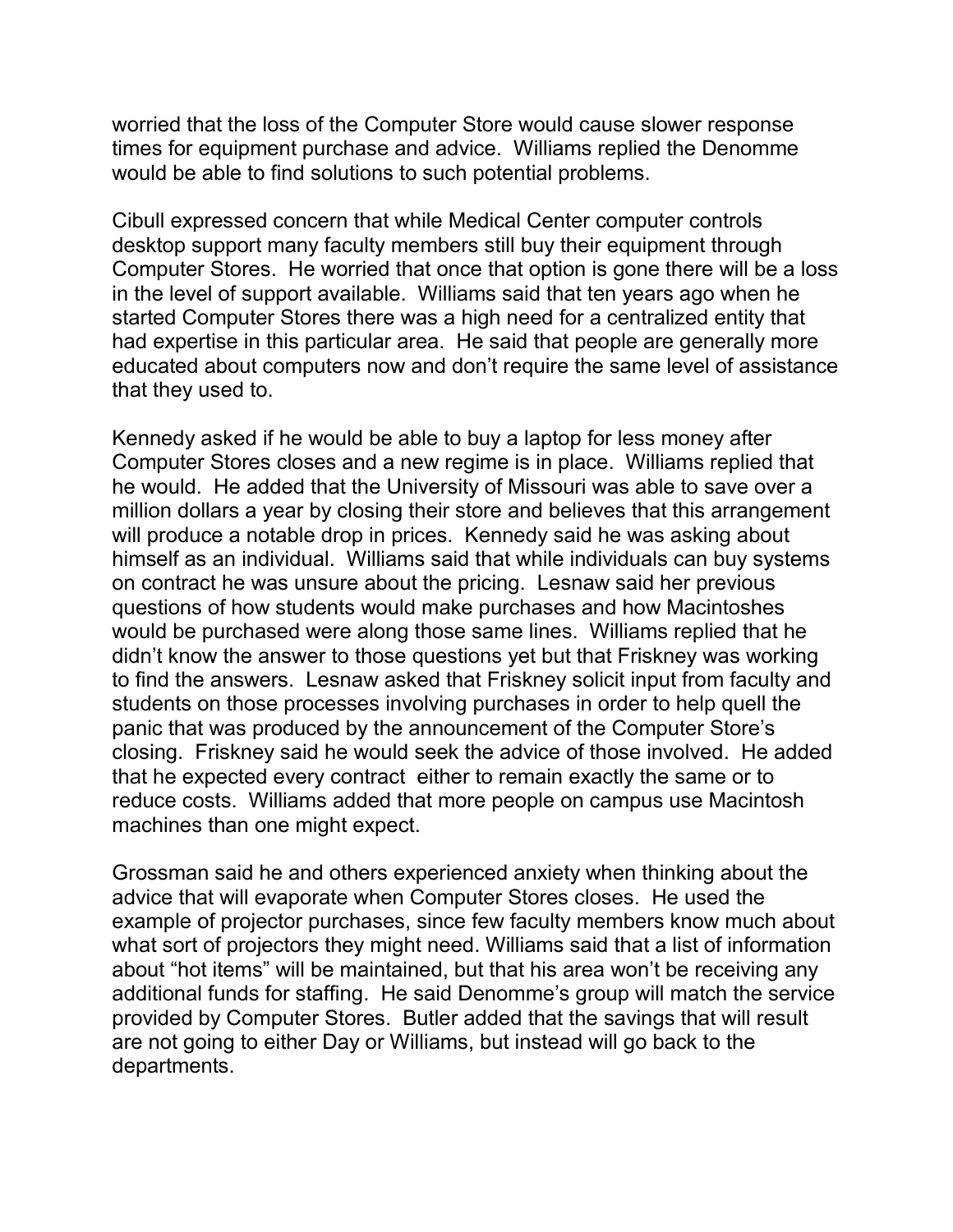The Chair expressed concern about the ten people who currently work in Computer Stores who will lose their jobs. Williams replied that two of those positions will be repurposed within Purchasing. Day added that he hoped the remaining people will apply for some open positions in MCIS.

The Chair thanked Butler, Williams, Day and Friskney for attending and they departed.

## 4. Follow-up visit from VP Ray

- [GR regarding Review of Organizational Units and their Chief](http://www.uky.edu/USC/New/SCAgendas/20050404/Governing%20Regulations%20Final%20Draft%203-15-05.doc)  [Administrative Officers](http://www.uky.edu/USC/New/SCAgendas/20050404/Governing%20Regulations%20Final%20Draft%203-15-05.doc)
- [Senate Council Feedback](http://www.uky.edu/USC/New/SCAgendas/20050404/Senate%20Council%20Feedback.doc)
- [AR II-1.0-6](http://www.uky.edu/USC/New/SCAgendas/20050404/AR%20II-1.0-6%20FINAL%20DRAFT%202-7-05.doc)

Ray outlined the ways in which she had addressed or incorporated suggestions on the AR and GR from the Senate Council members. The Chair noted that his position should be referred to as Senate Council chair or University Senate presiding officer since the President of the University was technically Chair of the University Senate. Ray agreed to the change. Jones noted the word "members" should be added to the last paragraph of the GR when referring to "faculty".

Tagavi asked if an officer could request a review of himself/herself. Ray replied that they could. Tagavi asked if such a request would alter the regular review cycle. Ray replied that such requests would be considered with the need to keep the unit review and administrator review parallel.

Jones asked how a dean could be made to do something he or she was told to do in his or her evaluation. Ray replied that the evaluation was an improvement plan that will be shared with that individuals direct reports, adding that the improvement plan would then become the basis for annual reviews. She said the review should be used as an accountability tool.

After further clarification about the process of the review, Ray asked if she had the Senate Council's support to forward the proposed changes to the President. The Senate Council expressed its support. The Chair thanked Ray for her attendance, hard work and willingness to engage in a transparent process and Ray departed.

#### 5. [Winter Intersession discussion](http://www.uky.edu/USC/New/SCAgendas/20050328/Winter%20Intersession%202004-05%20Report%2020050303.doc)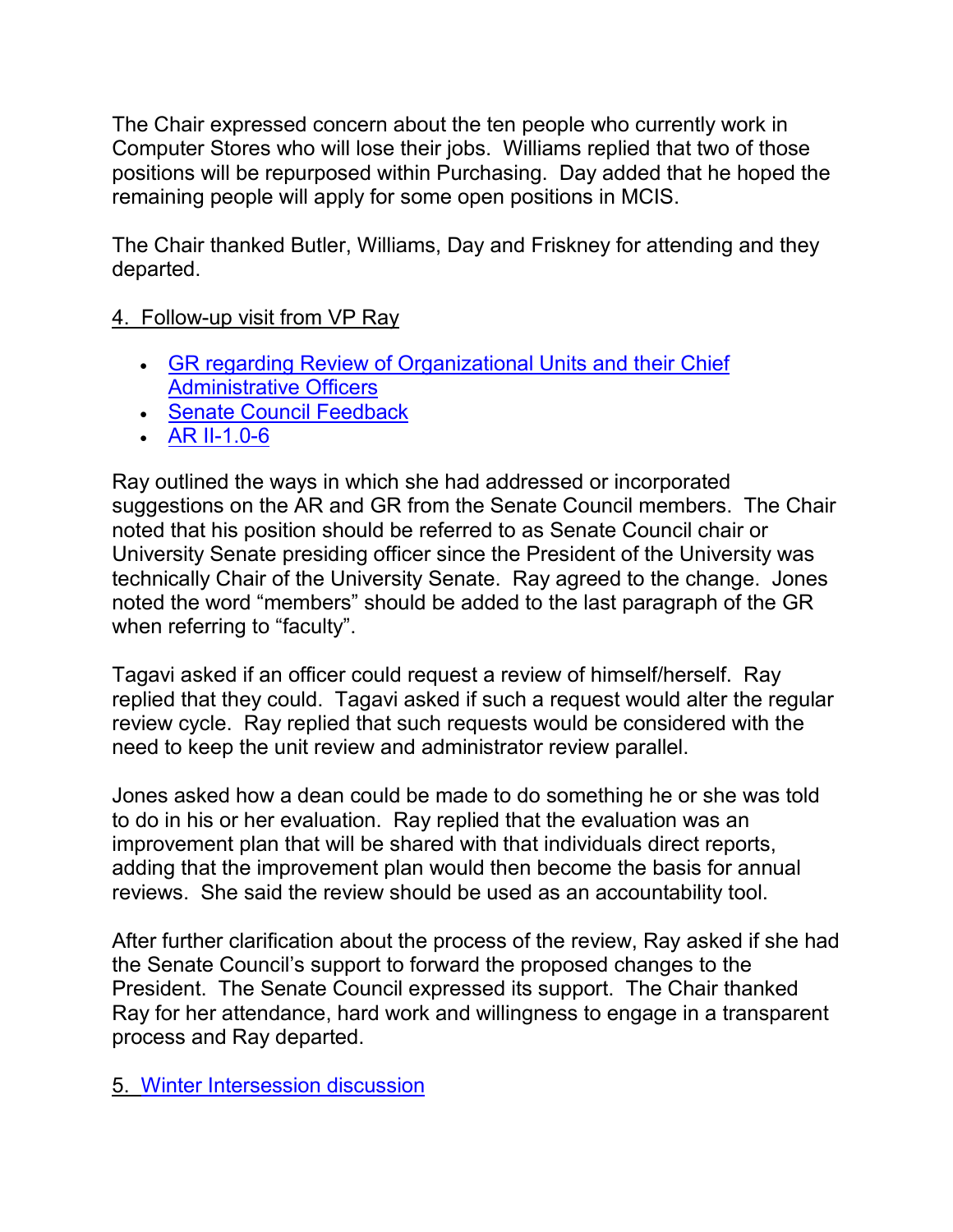The Chair thanked the Provost for attending. The Provost asked the Senate Council for its endorsement to continue the Winter Intersession in light of the data obtained and compiled by Greasley.

Tagavi expressed concern that faculty receive such little pay for teaching during the Winter Intersession. The Provost said that each faculty member could work with department chairs and deans to negotiate additional pay above the minimum. He added that faculty are not required to participate in the Winter Intersession but ask to participate if interested.

Grossman asked if there was some mechanism in place to compare learning between regular semester classes and those offered during Winter Intersession. Grossman said he was worried that a professor would pretend to teach something, the students would pretend to learn something, but that no learning would actually occur. The Provost replied that faculty evaluations were very favorable, even among those faculty who were initially skeptical. He added that UK was very late to offer a Winter Intersession and that other Universities had already provided years of assessment data that indicated that learning outcomes were the same during the short session and hoped UK could take advantage of that incremental empiricism. Cibull suggested that assessment should be provided for those courses that were required. The Provost replied that departments were welcome to provide assessment if they felt it was needed.

In response to further inquiry from Tagavi regarding pay for teaching in the Winter Intersession, Greasley noted that five of the twelve classes were taught by TAs who receive more money in the winter than they would have teaching the same course in the summer. He added that the additional money returns to the department so the faculty member who is willing to teach can negotiate with the chair and the dean regarding salary. The Provost added that he did not recommend changing the profit split at this time. He reiterated that departments could fund assessment out of their profits if they saw the need.

Lesnaw asked if the success of the Winter Intersession had caused the Provost to consider other configurations during the summer months. The Provost replied that there were any number of possibilities that could be explored, the most likely of which was two six-week summer sessions.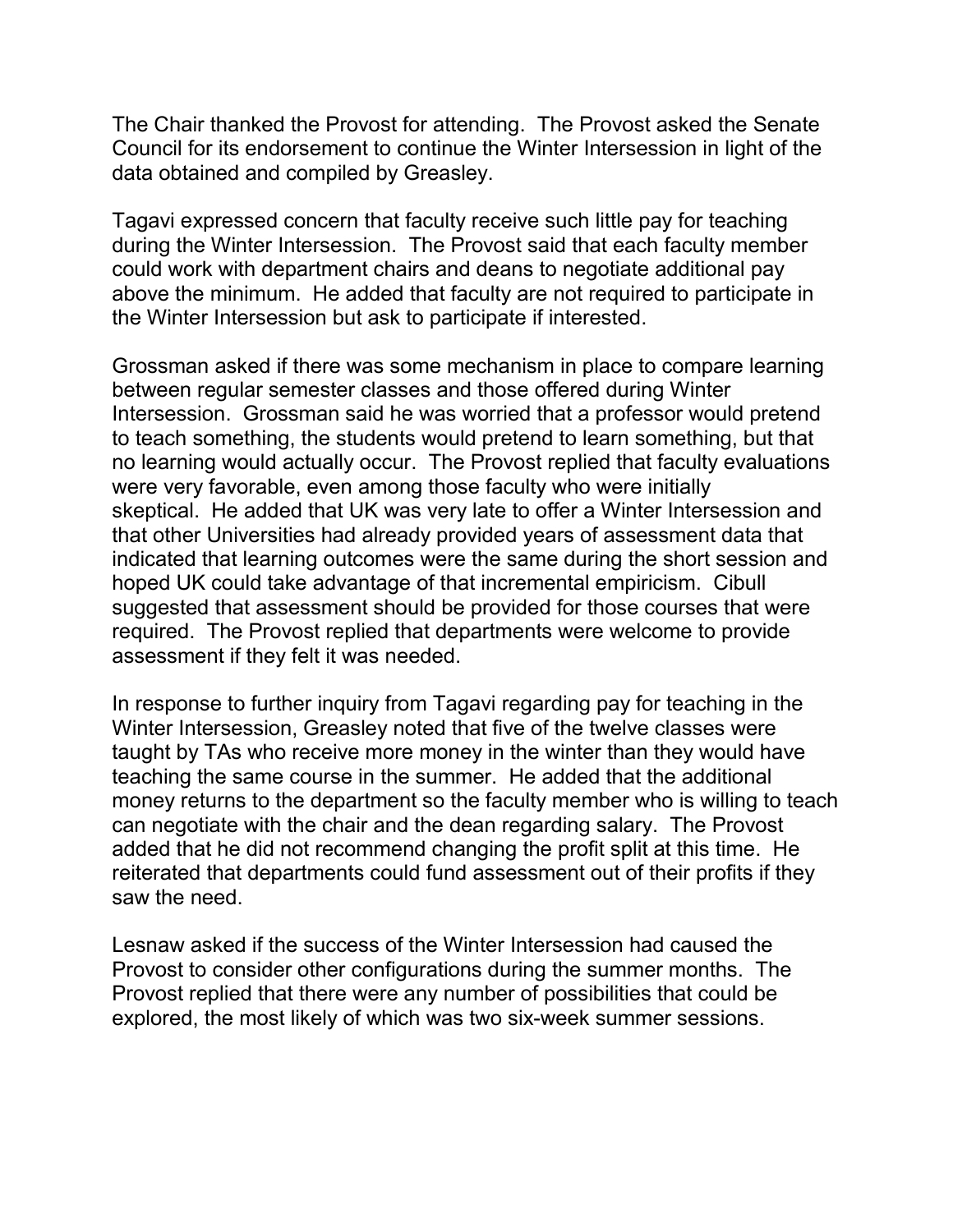The Provost asked the Senate Council to keep the feedback and the demand of the students in mind when making a decision. The Chair thanked the Provost and Greasley for attending and they departed.

Cibull made a **motion** to endorse the request with the stipulation that some attempt be made to evaluate the quality of the education for those courses that are required courses in the student's major and that are also offered during the regular terms, and that a report of such assessment be presented to the Senate after the end of the Winter Intersession 2005. Kaalund **seconded** the motion.

Tagavi again raised the issue of funding for faculty who chose to teach in the Winter Intersession, suggesting that there should instead be a flat fee or a percentage of salary given to professors.

Kaalund spoke in favor of the motion, noting that SGA hears from students that they enjoy and benefit from the Winter Intersession.

Greissman pointed out that the Provost has deliberately decentralized the process of salary negotiations to allow greater flexibility among colleges and departments. He agreed with the Provost that the issue of salary should be a discussion between the faculty member, the chair and the dean.

After further discussion the motion **passed** with seven Senate Council members voting for the motion. Tagavi did not vote, nor did he abstain.

### 6. [Proposed changes to Academic Offenses policy](http://www.chem.uky.edu/research/grossman/prop_acad_offenses.pdf)

Grossman noted that Tagavi had brought up a line in the student Code of Conduct that faculty may not have the power to decide who should hear a student's appeal. He suggested that since the Code was currently under revision and up for review by the Board the Senate Council could either proceed on the assumption that the new Code would be adopted by the Board or wait until after the Board adopted the new Code. Cibull and Jones both suggested waiting to act until after the Board adopted a new Code.

Cibull made a **motion** to table the proposal until after the Board of Trustees adopts a new Code of Student Conduct. Jones **seconded** the motion.

Kaalund spoke against the motion, noting that faculty members who don't follow the existing Senate Rules are potentially open to litigation. Cibull said it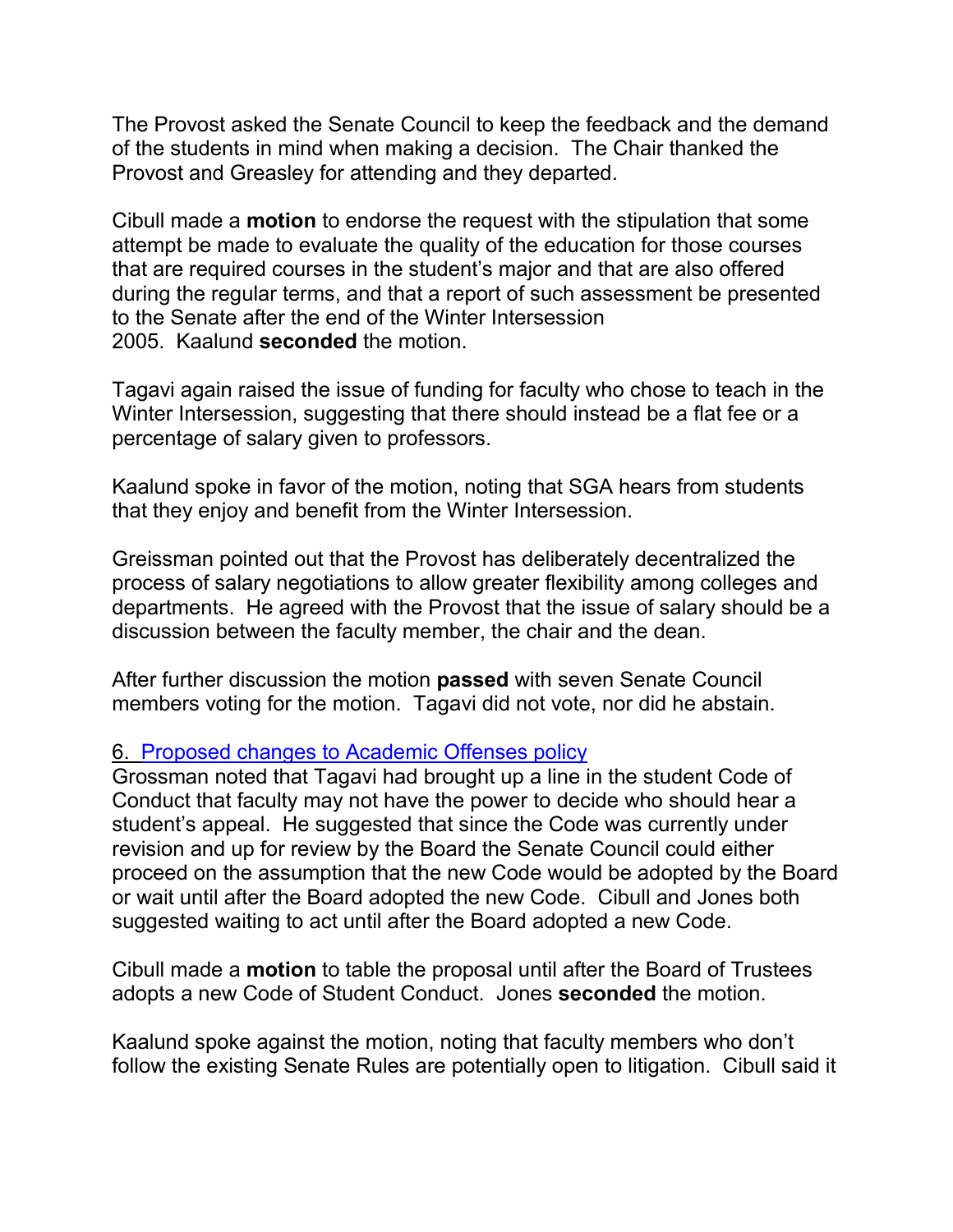would be a mistake to develop a new policy while the policy on which it relied was in the midst of change.

Grossman also spoke against the motion, noting the current policy was not being enforced and would come up repeatedly during Spring, Summer and Fall 2005 until a new policy could be implemented. He expressed concern that faculty were not being made to abide by the Rules as written and that a resolution of this matter was urgent to the students who find themselves in this situation.

After further discussion Lesnaw called the question. Six votes were cast in favor of the motion with two opposed (Kaalund and Grossman). The motion passed. The proposal will be tabled until the first possible Senate Council meeting after the June Board of Trustees meeting.

### 7. Proposed Resolution

Tagavi suggested determining whether or not the Senate Council was in favor of presenting a resolution before discussing the specific wording of it. The Chair replied that individual members may be in favor of or against such an idea based entirely upon the content of the resolution and would not be in favor of taking such a straw poll.

Cibull and Lesnaw suggested that no good would come of the resolution and thought it would be overly antagonistic. Kaalund disagreed, thinking a resolution now might stave off future incidents, though admittedly not changing the present situation. Grossman agreed with Kaalund, as did Jones. Duke suggested that while a resolution was in order the wording of the present resolution was overly adversarial and should be altered.

Jones suggested the issue be revisited on the listserv. Grossman suggested the last sentence of the resolution be deleted. Cibull suggested a subcommittee of people be assigned the task of developing draft language that could be reviewed on the listserv. Jones, Grossman and Cibull were suggested, but Cibull yielded his place to Lesnaw. Lesnaw suggested the resolution be non-case specific, addressing the greater issue of shared governance rather than the specific issue at hand.

### 8. [University Senate Agenda](http://www.uky.edu/USC/New/SCAgendas/20050404/April%2011,%202005.doc)

With the Senate Council's actions earlier in the meeting there was need to delete the Academic Offense policy proposal and the Resolution from the Senate agenda. Tagavi reminded the Chair that a memorial resolution for